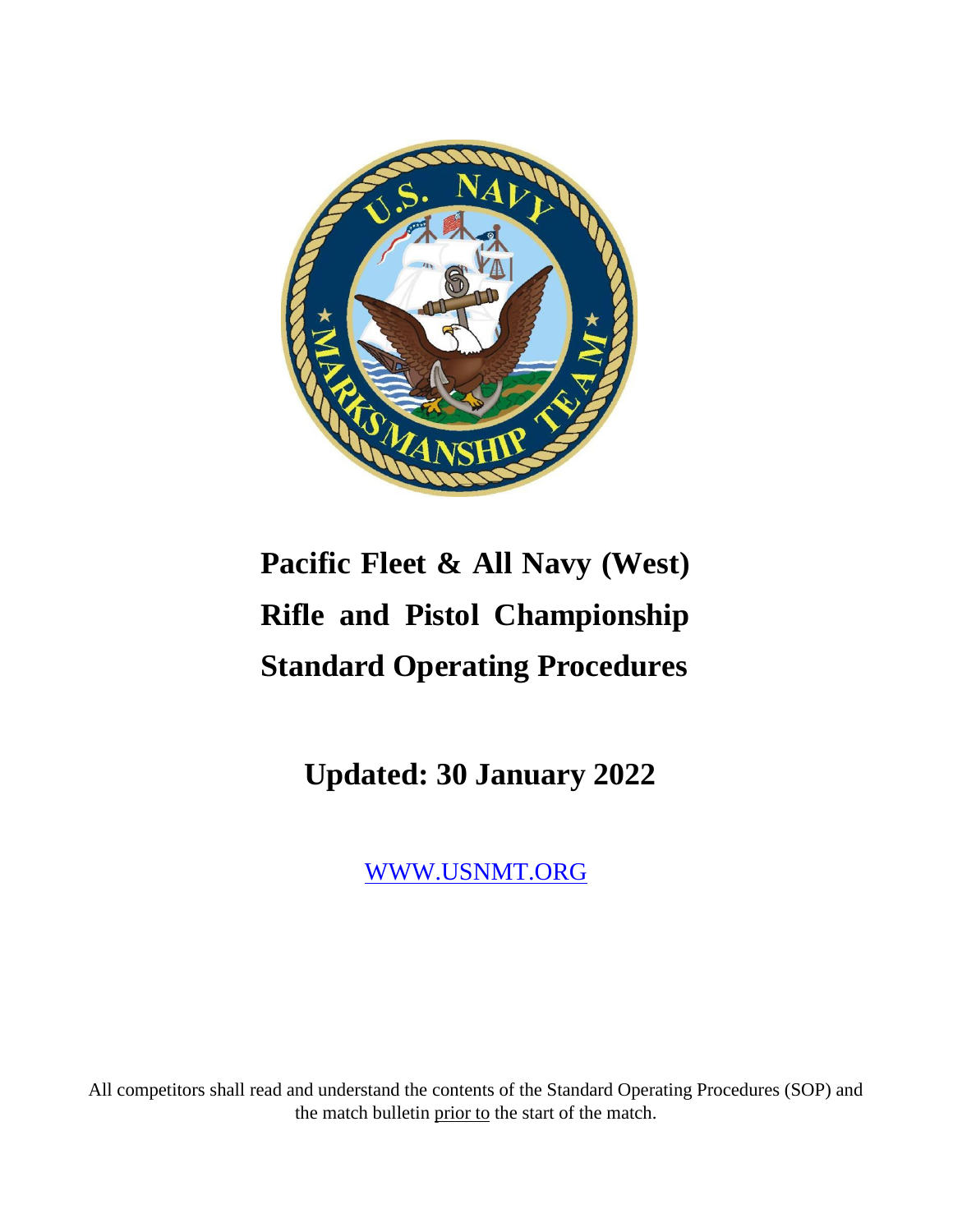

**Pacific Fleet & All Navy (West) Rifle and Pistol Championships Standard Operating Procedures**

# **[WWW.USNMT.ORG](http://www.usnmt.org/)**

To: Match Competitors

Subj: Standard Operating Procedures for U.S. Navy Pacific and All Navy (West) Small Arms Marksmanship Championships conducted at MCB Camp Pendleton, CA

The purpose of this document is to advise all competitors on the rules and procedures for the Annual Pacific Fleet and All Navy (West) Matches. This document is for both the experienced shooter and the new shooter. Information will be updated on a regular basis as rules and regulations change.

Information in this document pertains to:

- Firearms
- Ammunition
- **Messing Facilities**
- Uniforms
- **Targets**
- Scoring (Pistol and Rifle)
- Target Service
- Alibis
- Squadding
- Safety Flags
- Limited Technical Inspections
- Personal Equipment
- Excellence-In-Competition Reporting
- Qualification Course (Navy Marksmanship ribbons/medals)
- Challenges and Protests
- Awards
- General Information
- Navy Rifle and Pistol Team Composition Rules

All competitors shall read this document prior to the start of the match and be familiar with its contents.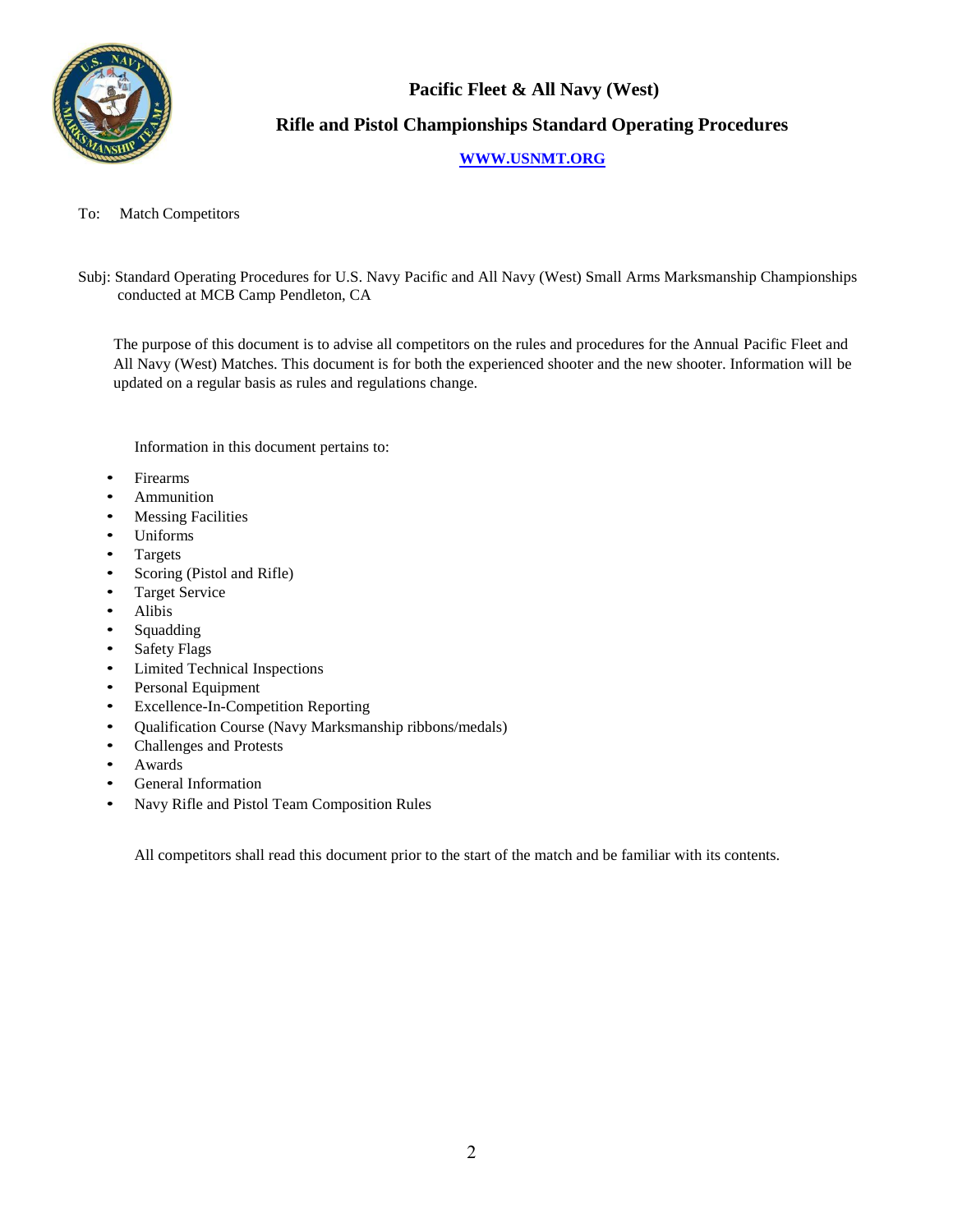**Firearms:** Authorized weapons IAW Refs A and E, Standard Grade, Match Conditioned, or commercial equivalent is:

- Service Rifle M1, MK2-1 (7.62 mm), M14, M-1A, M16, and AR-15 (see current year's *CMP Highpower Rifle Competition Rules* book for newchanges [\(https://thecmp.org/competitions/cmp-competitions-rulebooks/\)](https://thecmp.org/competitions/cmp-competitions-rulebooks/))
- Some key items to be aware of for service rifle include:
	- Optics will be allowed, variable scopes with a max power 1-4.5x installed on the receiver with maximum objective lens of 34mm. If an optical sight is used, the same optical sight configuration must be used inall stages of the course of fire (changing sights or sight mount configuration is not permitted).
	- There will only be one class of service rifle; optics and iron sights will compete in the same class.
	- **CMP Alternative Rifle.** Residents of states where the ownership of a Service Rifle that complies with Rule 4.1.1 is prohibited by law may use a CMP Alternative Rifle, See Rulebook for details.
	- **AR10-type commercial rifle** or M110 U.S. Army Service Rifle may be used for Long-Range matches under the Long-Range Service Rifle category.
- Service Pistol M1911/M1911A1 .45 CAL, M9 9MM (BERETTA 92FS), Additionally, most any center-fired pistol in calibers 9MM through .45 CAL are authorized. See *CMP Pistol Competition Rules, 24th Edition – 2020*, Table 3, for list of authorized pistols. [\(https://thecmp.org/competitions/cmp-competitions-rulebooks/\)](https://thecmp.org/competitions/cmp-competitions-rulebooks/).
	- MATCH-CONDITIONING MODIFICATIONS. Rules permit pistols with several additional matchconditioning modifications. In addition to authorized modifications on M1911 and M9 pistols such as barrel bushings, extended and vented triggers, replacement sights and Accurails, the rules permit all approved service pistols to have oversize or extended magazine releases, hammers of any configuration, beavertail grip safeties, ambidextrous or extended safeties and full-length recoil guides.
- Limited numbers of match-grade AR-15 rifles, M1911A1 and M9 pistols are available for sharing by competitors who do not have personal equipment. Not owning your own personal gear does not prevent you from participating. Many of our competitors have spare weapons and equipment and/or are willing to share with other competitors. Ideally this would be coordinated prior to the matches but is often determined at the matches.
- California Gun Laws:
	- Weapons (rifle). M14, M16, or civilian equivalent (AR-15) service rifles are considered assault weapons under California law. Federal government weapons are exempt. Out of state residents may bring assault weapons into the state if attending an organized match or competition conducted on a target range, club, etc., for the purpose of shooting targets. (i.e. You can bring an assault weapon into the state, shoot in the matches, and then depart the state.)
	- State of California has No restriction on ownership of high capacity magazines, but Los Angles City has a restriction on possession of High Capacity Magazines.
	- Transportation of "Assault Weapons" as defined in California Law must be unloaded in a locked case and not accessible to the driver or passengers.
	- Individuals who live off base must go directly to the range upon entering the Marine Corps Base. Personally owned firearms may be transported between the ranges, the Armories' van, and the Match Office. Limited firearms storage is available on Range 214.
	- Pistols must be transported the same way as assault rifles.
- **Firearms and Ammunition on Camp Pendleton.**
	- All Firearms must be in a locked container inaccessible from the passengers.
	- Ammunition must be in a separate container and inaccessible from the passengers.

**Ammunition:** *CMP Highpower Rifle Competition Rules, 24th Edition – 2020* Rule 4.3 "Any safe ammunition" will be allowed at the discretion of the match director. Any evidence of unsafe ammunition will be grounds for removal from the firing line. A limited amount of Navy ammunition will be provided for Sailors. Civilian or non-Navy competitors will be required to supply their own ammunition. *Note:* while perfectly legal to use lighter weight bullets in 5.56/223 ammunition, the accuracy of this round is not conducive to precision marksmanship beyond 200 yards. Recommend 77 or 80 grain match ammunition fired from a 20" 1:8 twist barrel.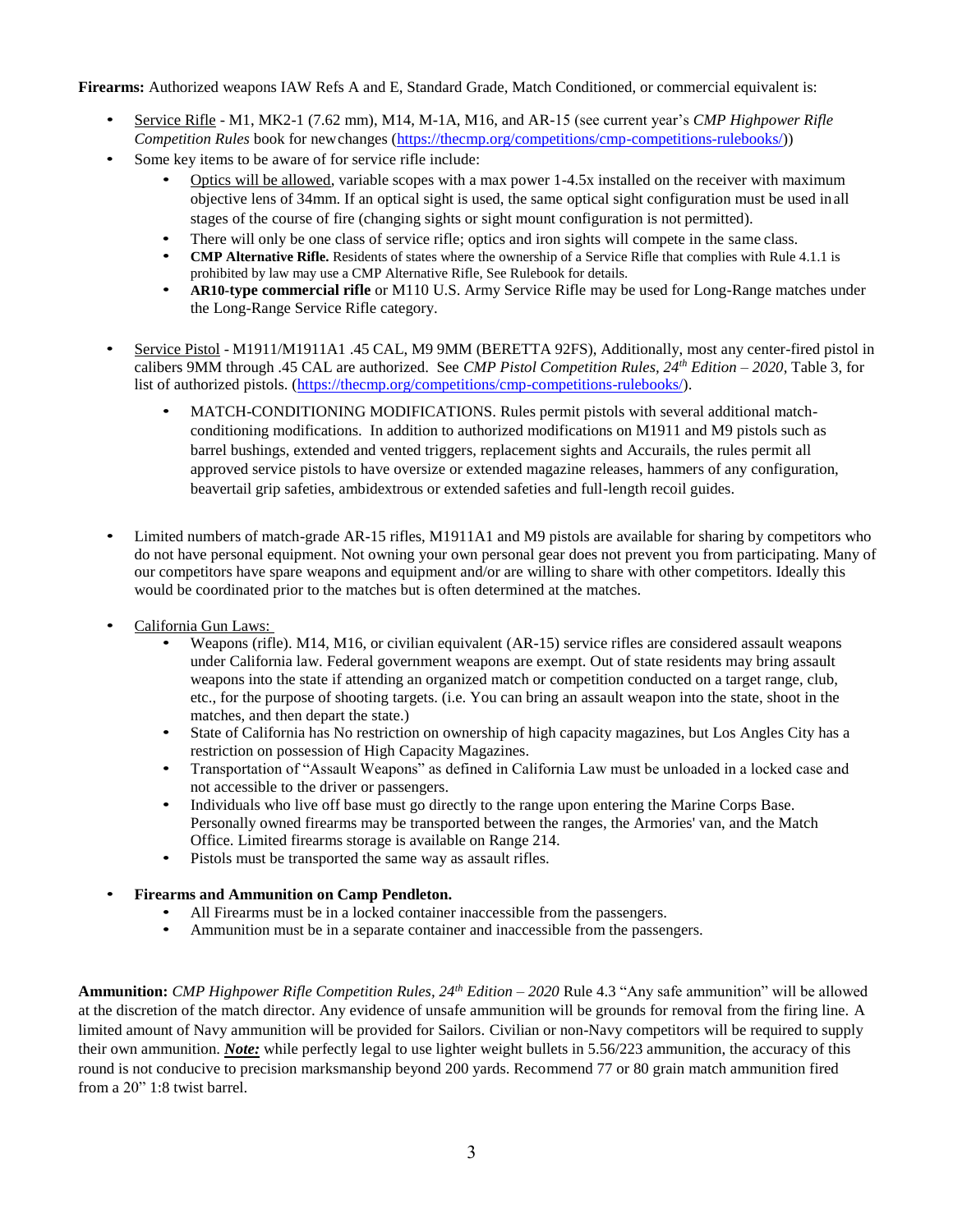- Camp Pendleton ammunition rule: **Ammunition must be factory produced and boxed**; no hand loaded ("reloads") ammunition will be allowed.
- Other Services Other services will provide their own ammunition.
- Service pistol competitors may use any safe ammunition loaded with metal-jacketed bullets. Non-jacketed, Wadcutter or lead bullets may not be used. Semi-wadcutter (SWC) bullets are authorized.
- LIMITED AMMUNITION WILL BE PROVIDED FOR ACTION SHOOTING (if applicable) for Active and Reserve Navy shooters ONLY. All other competitors will need to furnish their own ammunition if they desire to participate in the action shooting portion of the matches.
	- o Shotgun NO STEEL. Bird shot only 6-9 shot.
	- o Pistol and rifle NO STEEL CORE ammunition.
	- o NO RELOADS. Factory loaded ammunition only.
	- o If using loaner firearms, bring:
		- 9mm (115gr is acceptable), 100 rounds
		- $\blacksquare$  5.56/223 (55gr is acceptable), 60 rounds
		- <sup>1</sup> 12ga Bird shot only 6-9 shot, 25 rounds

**Messing Facilities:** Only active duty and reserve military members are permitted to utilize the designated chow hall on board Camp Pendleton. Note that competition hours are such that messing may not be open before competition commences or after competition ceases for the day. There may be food and beverages available for purchase from vendor trucks, but this service is not guaranteed. Therefore, competitors are highly encouraged to bring their own food and water sufficient for a full day of training and competition.

**Uniforms**: The uniform for the matches is the Navy Working Uniform Type III. Non-Navy services refer to appropriate uniform regulations. While on the range, competitors are authorized appropriate shooting attire. Before and after shooting, competitors must be in a clean, complete and proper uniform.

**Targets**: NRA Approved Targets: Pistol – B6, 50 yd and B8, 25 yd; Rifle – SR, 200 yd; SR3, 300 yd; MR, 500/600 yd.

**Scoring: All** competitors will score. Any competitor who does not fulfill his/her scoring duties may be disqualified. Scores will be reported via the Civilian Marksmanship Program "Competition Tracker," available online at [www.odcmp.com.](http://www.odcmp.com/)

- **Pistol:** Competitors will proceed to the target assigned for scoring **(DO NOT GO TO YOUR TARGET FIRST)** and score the other target **(Do not place anything into any shot holes).** Record the score on the score card and also write the score on the target (within the area covered by a replacement center) for the other competitor. Then, proceed to your target to verify that your scorer has scored your target correctly. If there is anything other than a minor correction (math error, etc.), do not argue the score, just staple \$1 to the target (challenge fee), tell a block officer you have a challenge, and a replacement target will be provided by match staff. Your target and score will be evaluated by a jury behind the firing line and you will be notified of the results after you finish shooting (i.e. don't dwell on it or expect the match to be delayed while the score is being resolved).
- **Rifle:** As the scorer (the non-firing person at the firing point with the firing member), you serve as a match official and will score as follows:
	- $\circ$  Slow Fire shots call out the value of each shot to the competitor (Value only, do not give any "clock" position").
	- $\circ$  Rapid Fire Watch the competitor to verify that he/she has loaded the rifle correctly; count the rounds the competitor shoots, watch for any malfunction or issue. Report issues to the line official when required. If a target comes up with 6" spotting disks on the top of the target, then you have a target that had insufficient or excessive hits. Follow the instructions on the back of the score card or contact a line official.
- **Scorecards**: Scorecard discrepancies can ruin an otherwise good day at the range. A wise carpenter uses the adage "measure twice, cut once." The careful competitor will check and re-check their scorecard for accuracy. Once the scorecard is turned in, there is no provision for updating an improperly completed/added score. It is your responsibility to ensure 100% accuracy prior to submitting the scorecard. It is suggested to buy a 5"x7" clipboard to hold your scorecard during scoring; the strong winds have blown many loose scorecards downrange. **You should also bring a gallon size Ziploc bag for rainy weather**! Be prepared every day for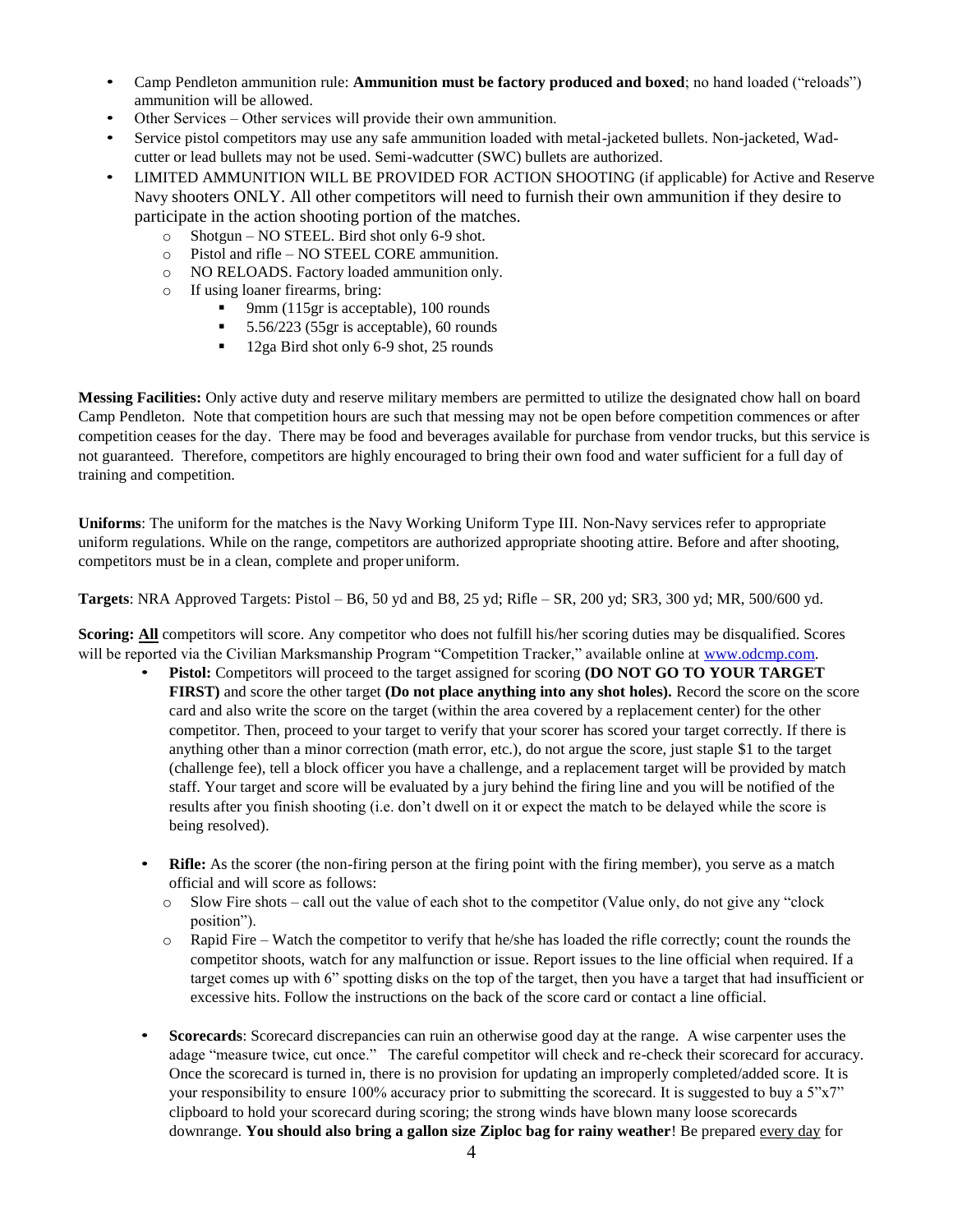#### wet weather and high winds.

Score keepers on the firing line are also safety observers. You are responsible to verify that the shooter has placed the rifle on safe, removed the magazine, and inserted an Empty Chamber Indicator prior to the rifle being removed from the firing line.

Members working the targets in the pits are not the official scorekeeper but are expected to be prepared to verify the number of shots fired (impacts in the berm compared to visible holes in the target) for rapid fire strings and accurately and timely pull and mark each slow fire shot.

**Target Service**: All competitors will be required to pull/mark targets as assigned by the Rifle and Pistol Match Directors.

**Alibis:** NO alibis will be allowed for ammunition or weapons malfunctions in service rifle competition. You must "clear it and go" just like in combat. Range alibis will be authorized as necessary. Of important note, the shooter must be vigilant for potential squib rounds that are typically a rare manufacturing defect that does not sufficiently push a bullet completely clear of the barrel of the weapon when fired. Squib loads are typically accompanied by significantly less felt recoil and often do not fully extract or eject the fired casing. If you experience this as a shooter immediately clear and safe your weapon and request armorer support to verify your weapon safe before continuing live fire. Specific instructions for squib loads will be included in the standard range safety brief each day. Chambering and firing a subsequent round with a bullet lodged in the barrel creates a dangerous situation that could result in serious injury or death and should be avoided.

**Squadding:** Individuals are responsible for knowing their squadding information. Unless otherwise announced, squadding information will be posted on the bulletin board (also known as the "Wailing Wall") outside Match HQ. *Remember your firing point*. During the rifle phase, the more experienced shooters will be squadded on the first and third relays. These shooters are expected to assist less experienced shooters with setting up their gear, getting into position, scoring, reading the wind, etc.

**Safety Flags**: Safety Flags (formerly called Empty Chamber Indicators or ECIs) must be placed in all weapons (pistol and rifle) when they are removed from a vehicle and/or carried on a range whether they are carried in a pistol/rifle box or case or are carried uncased. Safety flags may only be removed during preparation and firing periods. Safety flags must be fluorescent orange, yellow or a similar bright color and must have a probe that inserts into the chamber and a visible flag that projects out from the open gun action.

**Limited Technical Inspection (LTI):** All weapons require a LTI to determine safe operation and rules compliance. Measures (weights, rulers) used by LTI inspectors are the standard for the match and will be the final determinant for LTI passage.

**Personal Equipment**: EYE AND HEARING PROTECTION IS REQUIRED for all personnel present while live firing is being conducted. Availability is the individual's responsibility. Rifle shooting equipment (coats, gloves, mats, spotting scopes) is available on a limited basis and in limited sizes. Gear issue will be completed prior to the rifle phase – time and place to be announce by Match Staff. If you know you have to share gear with a fellow shooter, arrive and register at same time. Type and quantity of equipment available for checkout will not be known until muster.

## **Excellence-In-Competition (EIC) Reporting:**

- Navy (Active and Reserve) EIC points and place awards will be issued to the Top 10% of the non- distinguished Navy Shooters IAW REF A.
- Other Services Results will be available to the other services. Each service will issue points and awards based on their governing instructions.
- Retired and civilians Results will be available to the CMP for determination, and they will issue points and awards taking into consideration the minimum score requirements set by CMP.

**Qualification Course (issuing of Navy Marksmanship ribbons/medals)**: Except for practice days and team match scores, all other courses of fire are considered qualification courses for purposes of earning Navy Marksmanship ribbons/medals. Navy competitors who meet or exceed current qualification cutoffs (below) will be issued letters for marksmanship medals/ribbons upon request if not already entitled to the award. Competitors requiring the OPNAVINST 3591.1F Navy Handgun Qualification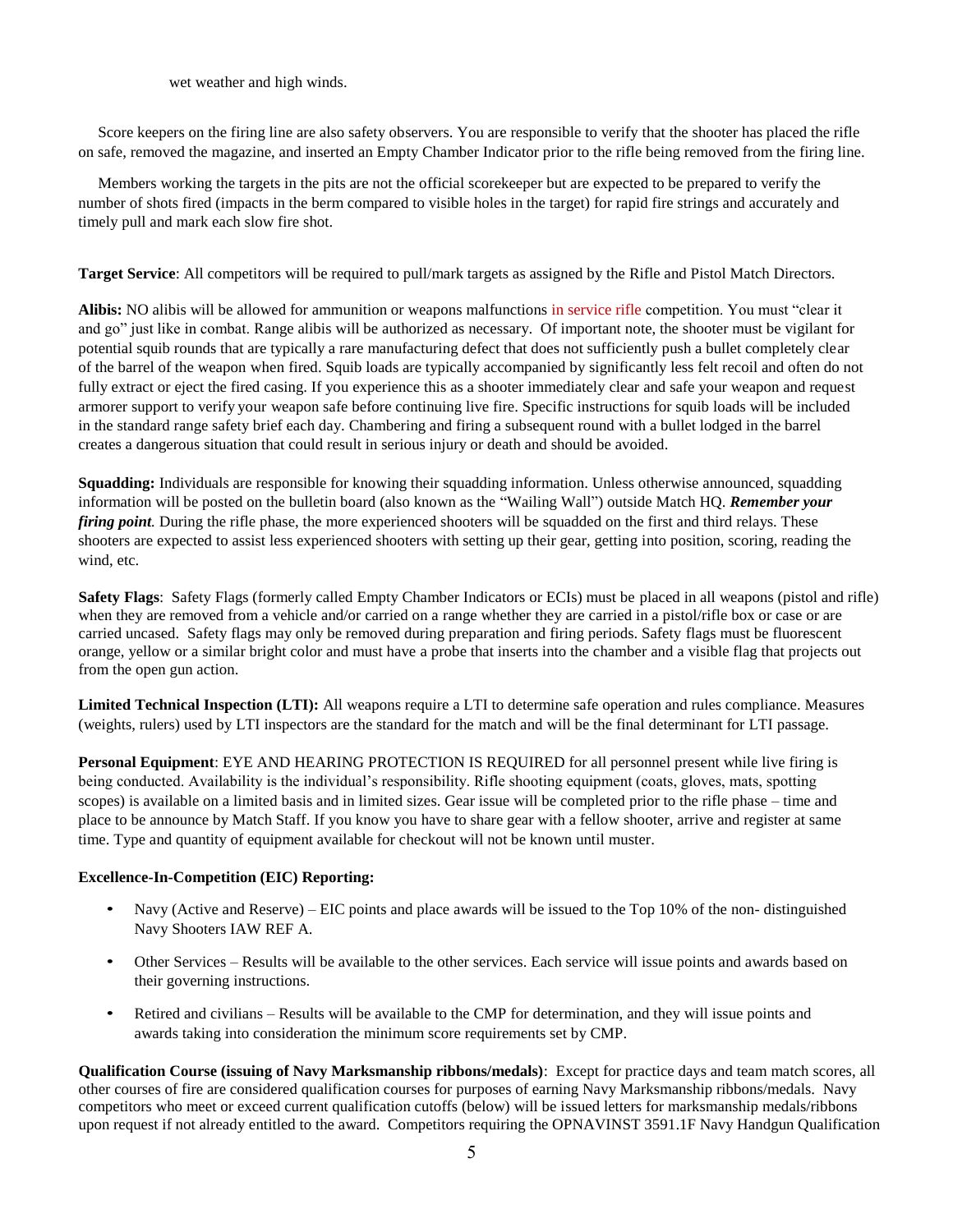Course for watch-stander qualification should have the requirement stated from their command (either in their orders or in separate correspondence) and highlight this during registration.

| Rifle:  | Expert<br>Sharpshooter<br>Marksman | $425 - 500$<br>$400 - 424$<br>$350 - 399$ |
|---------|------------------------------------|-------------------------------------------|
| Pistol: | Expert<br>Sharpshooter<br>Marksman | $210 - 300$<br>$180 - 209$<br>$160 - 179$ |

**Challenges and Protests**: The following is from the NRA High Power Rifle Rules and is printed for informational purposes. The most current issue of the NRA High Power Rifle Rules will govern.

16.1 Challenges – When a competitor feels that shot fired by himself or by another competitor has been improperly evaluated or scored, he may challenge the scoring. Such challenge must be made immediately upon announcement of the score. No challenge will be accepted after the targets have been pasted…

16.2 Protests –A competitor may formally protest:

- (a) Any injustice, which he feels, has been done him except the evaluation of a target, which hemay challenge as outlined in Rule 16.1.
- (b) The conditions under which another competitor has been permitted to fire.
- (c) The equipment, which another competitor has been permitted to use.
- (d) The score that a competitor has received.

16.3 How to Protest - A protest must be initiated immediately upon the occurrence of a protested incident. Failure to comply with the following procedure will automatically void the protest:

- (a) State the complaint orally to the Chief Range Officer. If not satisfied with his decision, then,
- (b) State the complaint orally to the Official Referee, Jury Chairman or Supervisor. If not satisfied with his decision, then,
- (c) File a formal protest in writing with the Official Referee, Jury Chairman or Supervisor stating all the facts in the case. Such written protest must be filed within 12 hours of the occurrence of the protested incident.

During the PACTFLT and All Navy (West) Matches, the official referee is CWO4 (ret) Don Gussler, however, in his absence, it is the competition (Rifle or Pistol) Phase Director. The Protest Committee consists of the Match Director, Rifle Director and Pistol Directors and their Assistants. The challenge jury shall consist of any 3 distinguished shooters in that discipline without a conflict of interest in the target being challenged.

**Results Challenge Period**: Scores will be posted on the official bulletin board outside the admin building. Competitors are responsible for initiating challenges to the posted scores to the Match Director, Assistant Match Director, or Statistical Officer before the next day's firing or as marked on match results by Statistical Officer. After that time, all scores will be final.

**Scoring Challenge Fee:** Challenges on the line will be \$1.00 per challenge.

**Awards**: The Awards Ceremony will be conducted on the final day of the matches (2 May 2021) at the R-214 bleachers and is open to all family and friends who chose to participate. Actual awards (with the exception of Navy EIC/Distinguished badges) will be forwarded to the shooter's command after the completion of the matches. Please ensure your command address is correct and current.

Note: Any shooters who do not wish to be in contention for "place" awards, please notify the stat shack upon check in. You will still be eligible for EIC points, RNSA awards, and the raffle.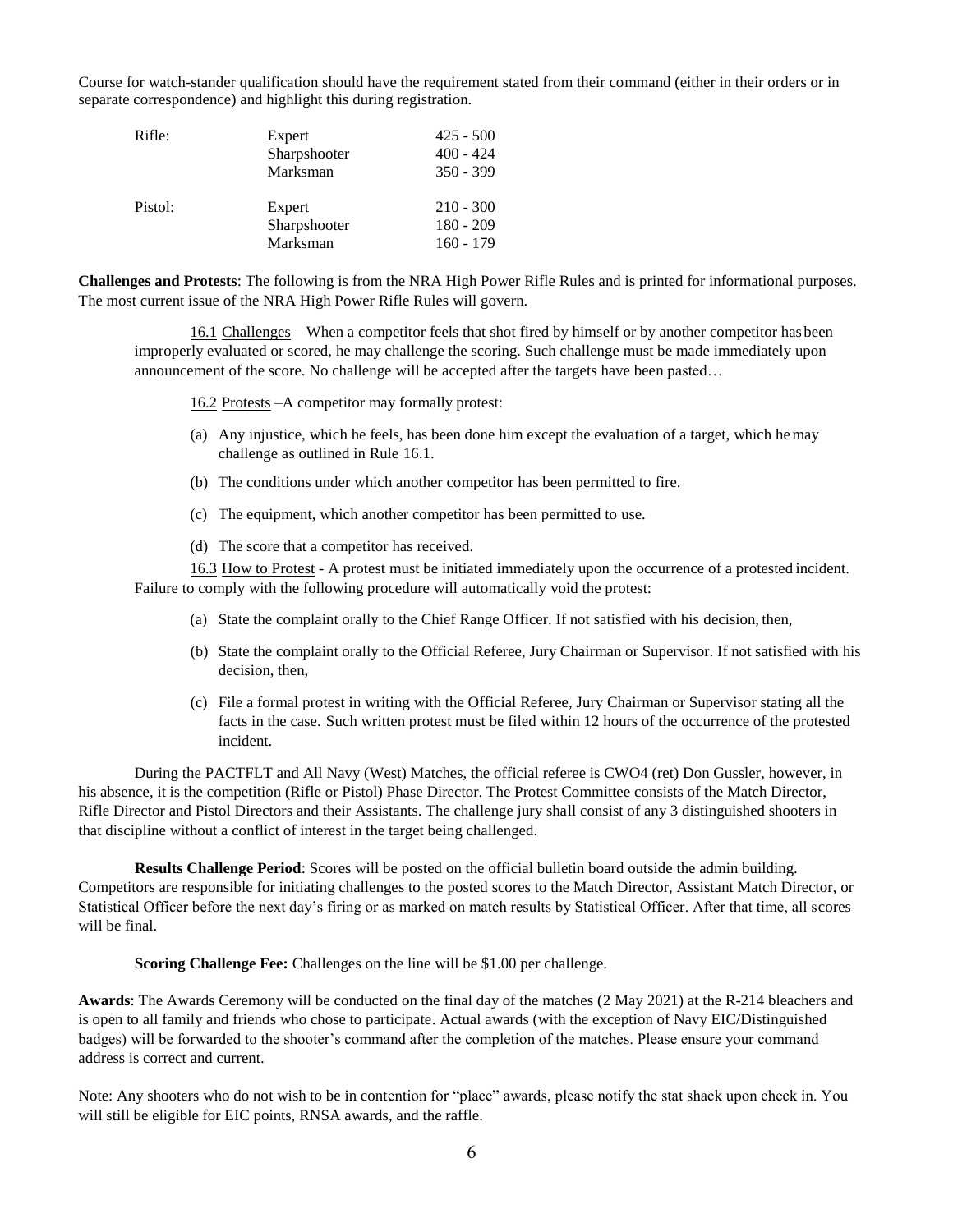PACTFLT Rifle and Pistol Championships

| $\circ$  | Rifle and Pistol Grand Aggregate                      | $1-5$ place    |
|----------|-------------------------------------------------------|----------------|
| $\circ$  | Rifle Individual                                      | $1-5$ place    |
| $\circ$  | Pistol Individual                                     | $1-5$ place    |
| $\circ$  | Other Service/Civilian Rifle & Pistol Grand Aggregate | $1st$ place    |
| $\circ$  | Other Service/Civilian Rifle Individual               | $1st$ place    |
| $\circ$  | Other Service/Civilian Pistol Individual              | $1st$ place    |
| $\circ$  | Rifle EIC                                             | top 10 percent |
| $\circ$  | Pistol EIC                                            | top 10 percent |
| $\circ$  | Rifle Team Match Large Command                        | 1-3 place      |
| $\circ$  | Rifle Team Match Small Command                        | 1-3 place      |
| $\circ$  | Pistol Team Match Large Command                       | 1-3 place      |
| $\circ$  | Pistol Team Match Small Command                       | 1-3 place      |
| $\circ$  | Other Service/Civilian Rifle Team                     | $1st$ place    |
| $\circ$  | Other Service/Civilian Pistol Team                    | $1st$ place    |
| $\circ$  | High New Shooter (each Rifle & Pistol)                | $1st$ place    |
| $\Omega$ | USMC – Master Guns                                    | $1st$ place    |

All Navy (West) Rifle and Pistol Championships

| $\circ$ | Rifle and Pistol Grand Aggregate                           | $1-5$ place    |
|---------|------------------------------------------------------------|----------------|
| $\circ$ | Rifle Individual                                           | $1-5$ place    |
| $\circ$ | Pistol Individual                                          | $1-5$ place    |
| $\circ$ | Other Service/Civilian Rifle & Pistol Grand Aggregate      | $1st$ place    |
| $\circ$ | Other Service/Civilian Rifle Individual                    | $1st$ place    |
| $\circ$ | Other Service/Civilian Pistol Individual                   | $1st$ place    |
| $\circ$ | Rifle EIC                                                  | top 10 percent |
| $\circ$ | Pistol EIC                                                 | top 10 percent |
| $\circ$ | Long Range Rifle (Service/Match)                           | 1-2 place      |
| $\circ$ | Long Range Pistol (Service/Match)                          | 1-2 place      |
| $\circ$ | Long Range Rifle (Other Service)                           | $1st$ place    |
| $\circ$ | Long Range Pistol (Other Service)                          | $1st$ place    |
| $\circ$ | Gorchenski Award                                           | $1st$ place    |
| $\circ$ | USMC - Mountain Man                                        | $1st$ place    |
| $\circ$ | Special award for top female new shooter active or reserve | $1st$ place    |
|         |                                                            |                |

The Pacific Fleet Rifle Team Trophy and Pacific Fleet Pistol Team Trophy will go to the highest scoring Navy Command team regardless of small or large command. The All Navy Rifle Trophy and All Navy Pistol trophy will be awarded to the highest scoring team of the two coasts, regardless of active or reserve team.

**Note: Female Shooter Award:** There will be an award presented to the ALL-NAVY, new, military, female shooter, and Rifle and Pistol Grand Aggregate winner. The purpose of this award is to encourage female Navy personnel to compete and to continue improving their marksmanship skills. The award is sponsored by Charmaine Malone, a long-time shooter with us, as her way of giving back to the PACFLEET/ ALL-NAVY matches and thanking all the kind and helpful personnel for providing the invaluable instruction over ten years to help make her the shooter she is today.

#### **General Information**:

- 1. *Safety* is our top priority. Wear/use your personal protective equipment and obey the rules. Violations of these rules are sufficient for immediate disqualification and removal from the matches.
- 2. *Heat Casualties.* Competitors overcome by heat and humidity must acknowledge the situation as dangerous and withdraw from competition. Notify match staff immediately. First time heat casualties will be recommended to sit out the following days training. Repeat heat casualties will be required to sit out the following days training.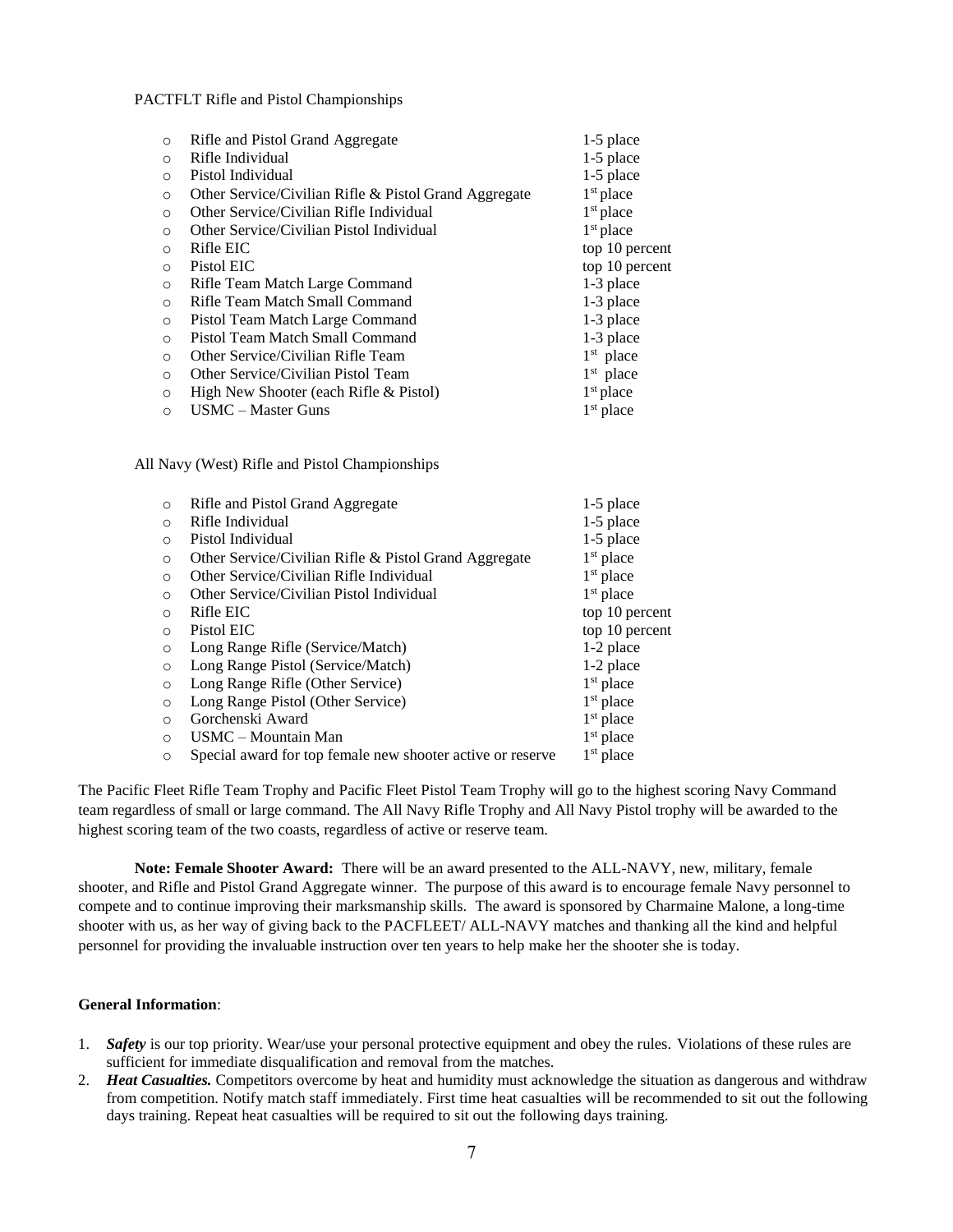- 3. *Profanity*. Profanity or abusive language will not be tolerated. Conduct yourselves in a professional manner keeping in mind the Navy Core Values of Honor, Courage and Commitment. The marksmanship discipline exemplifies these traits.
- 4. *Alcohol policy*. The consumption of alcohol less than eight hours prior to shooting or *while shooting is in progress* is prohibited. If you are suspected of being under the influence, you may be directed to medical for a fitness for duty evaluation and subsequent administrative action.
- 5. *Water*. Participants should bring their own water containers and sufficient water for 12 hours on the range in potentially hot and dry conditions. Stay hydrated at all times.
- 6. *Parking*. Competitors may park in designated parking only. During check in, parking areas will be highlighted for each range in use.
- 7. *Muster*. Each individual is responsible for mustering at the appropriate time and place each day with shooting equipment. During the rifle matches, you will muster on the 200-yard line at your assigned firing point. If you are a member of a team, the senior Petty Officer may muster the whole team with the appropriate Match Staff official. If you are not present for muster, you may be disqualified from that shooting evolution and lose your firing point.
- 8. *Armory Use*. The Conex Armory is to be used to store personally owned firearms during the duration of the matches for personnel visiting from out of the area. The armory will be open before and after a match during posted hours. The hours will be posted both at the armory and on the match bulletin board located by the admin building.
- 9. *Match Feedback Form*. A Match Feedback Form will be available at checkout. Please feel free to make comments to improve this event. Your feedback is important.
- 10. *Opening shot ceremony/VIP*. Arrangements for VIPs and an opening shot ceremony are always subject to change with little or no notice. A Flag Officer may attend our matches and gain visibility for our program – so remember professionalism, military bearing, and personal conduct are always on display. Details and schedule will be available upon check in.
- 11. *Limited technical inspections* (LTIs). LTIs performed by match officials will be conducted on all weapons to be fired, including government owned.
- 12. *Dining facilities*. There will be geedunk trucks at various times on the range. Otherwise, the nearest eating facilities are located at Area 43. During matches there will be no lunch break, so plan accordingly.

# **NAVY RIFLE AND PISTOL TEAM COMPOSITION RULES**:

**Small Command Team:** A Small Command is a command made up of less than 500 personnel.

**Large Command Team**: A Large Command is a command made up of more than 500 personnel.

NOTE: To keep the spirit of team competition between all small commands and large commands, we will not have "Move-up" teams or "Discipline" teams. If a small command only has three shooters, the 4<sup>th</sup> shooter will be randomly drawn from the entire pool of new shooters and that command will compete as a small command. If a large command only has 3 shooters, the 4<sup>th</sup> shooter will be drawn from the pool of new shooters and that command will compete as a large command. Random draw is conducted by the Statistics Officer. If your command only has two shooters, then you can try to put together a "make-up" team and compete for bragging rights.

**Active Team:** All shooters must be on active duty from the same command; a reservist may be a member of an active team if the reservist is on extended active duty of over 90 days before the match starts. Other services stationed at the same command may be part of the team but can only make up 50% of the firing members. A FTS team from the same Reserve Center/Command will be considered as an active duty team, however if one member is a reservist from the same Reserve Center/Command then the team will be considered a reserve team.

Note: Retired, reserve or other ineligible members may serve on a legal team as non-firing members, i.e. coach, score keepers, target pullers, etc.

**Command Team:** All members of the team must be from the same command or three members of the team must be from the same command and the remaining member will be randomly drawn from a pool of new active shooters. Command Team must have a new shooter. Pulling 4 shooters together and calling themselves Navy Region Mid Atlantic is not a legitimate team. The intent of the team awards is for ships, squadrons, subs or shore stations to field a full team to represent that command.

**Reserve Team:** All shooters must be on reserve <sup>(1)</sup> or fleet reserve <sup>(2)</sup>. Active duty and retired may not be members of a reserve team. A Reserve Team will be Reserve Sailors from the same UIC. Reserve Center is the order-writing authority for those Unit/Units. A Reserve team is NOT Reserve Sailors from a Fleet concentration area (i.e. North East). If that were allowed, then we would have active duty Sailors from multiple ships in Norfolk to make-up their own team. All Sailors must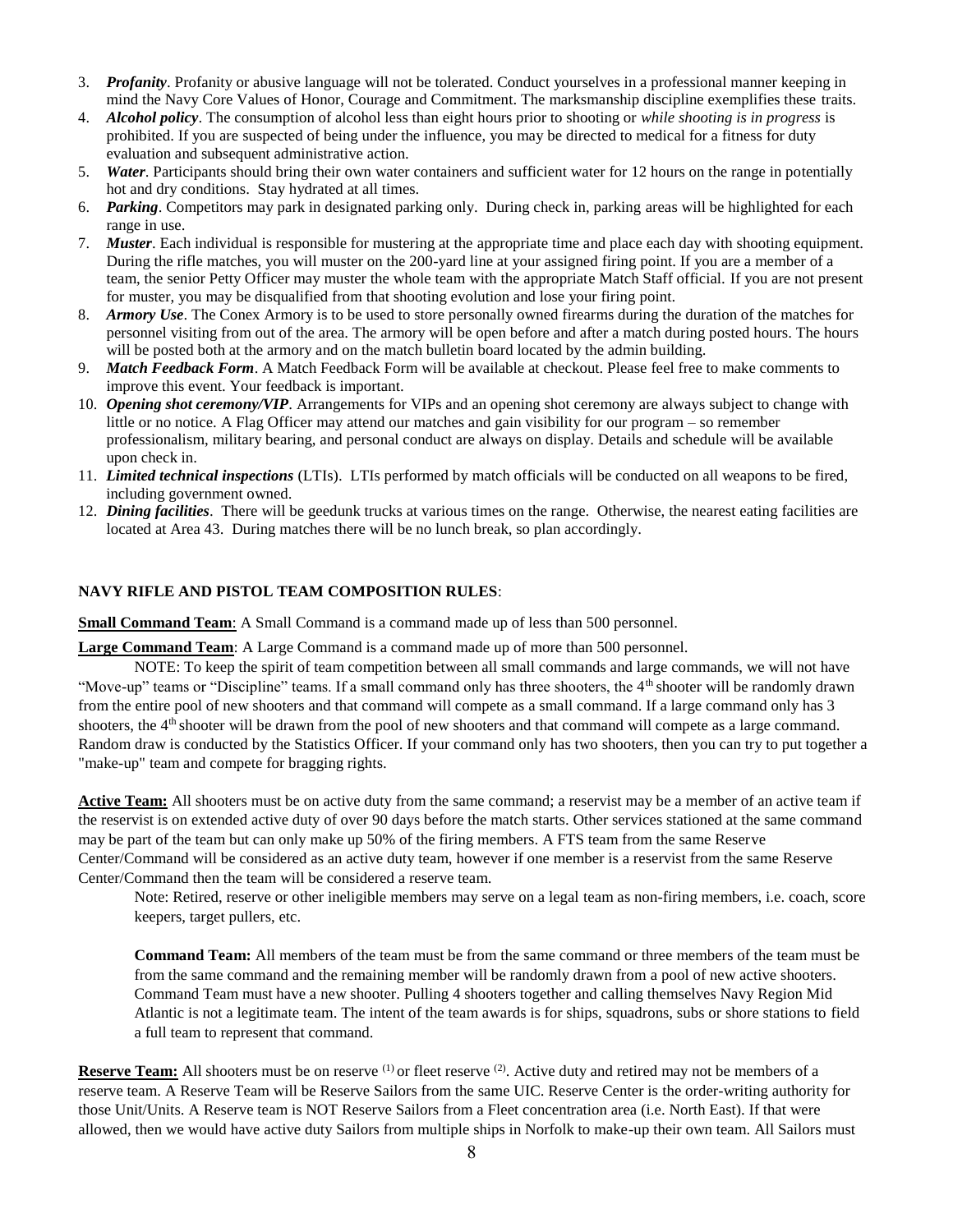be from the same UIC. Note: Every team must have a new shooter.

 $<sup>(1)</sup>$  Reservists mobilized to extended active duty over 90 days prior to match start may request to compete as reservists</sup> for both individual and team matches. However, a reservist must declare their intent to compete as active or reserve prior to the start of the matches, and must compete for all individual and team awards in the same category for the duration of the matches.

 $^{(2)}$  A Fleet Reserve may request to compete as retired/civilian for both individual and team matches. However, a Fleet Reservist must declare their intent to compete as reserve or Retired/Civilian prior to the start of the matches, and must compete for all individual and team awards in the same category for the duration of the matches.

Note: Retired, Active or other ineligible members may serve on a legal team as non-firing members, i.e. coach,score keepers, target pullers, etc.

**Command Team (I)**: All members of the team must be from the same Reserve Unit (RUIC), or supported Active command (AUIC). If the team has only three members from the same Reserve unit or Active supported command, then the remaining member will be randomly drawn from the pool of reserve new shooters. Note: Command Team must have a new shooter.

**Command Team (II)**: All members of the team must be from the same Reserve Center (NOSC). FTS will be considered reserves if they are responsible for the administrating of the same Reserve Center. If the team has only three members from the same reserve center (NOSC), then the remaining member will be randomly drawn from a pool of reserve new shooters. Note: Command Team must have a new shooter.

**Retired Team**: All shooters must be retired from the NAVY. Enlisted are retired after 30 years. Officers are retired upon leaving active duty. Active duty, Fleet Reserve <sup>(1)</sup> or Reserve members cannot be members of a retired team. Retired team will not be considered for awarding of command trophies.

(1) A Fleet Reserve may request to compete as retired for both individual and team matches. However, a Fleet Reservist must declare their intent to compete as reserve or Retired/Civilian prior to the start of the matches, and must compete for all individual and team awards in the same category for the duration of the matches.

#### **Every team must have a new shooter.**

**Make-up Team:** Both active duty and reserves may enter a make-up team. The team is made up of four individuals from various disciplines or commands. The make-up team must have a new shooter. Make-up teams will only win bragging rights, and will not be considered for awarding of command trophies. (The use of this rule is at the discretion of the Board and ammunition availability). If a small or large command team does not have enough pit pullers to support their team, the rifle director will assign pit pullers from those shooters not assigned to a legal team. Make-up teams will only be allowed once the legal small and large command teams have enough pit pullers to support those teams.

**Other Service Teams:** During the Fleet Forces Command (Pacific) Week, other services (Air Force, Army, USCG, and USMC) are permitted to enter a team for training purposes and bragging rights but are not eligible for the Pacific Fleet Team trophies.

*Maximum number of Teams*: PAC – max of two teams per command, at the discretion of the match director. All Navy week – two active teams, two reserve teams, one retired team and other services may enter one team each. There will be no "make-up" teams allowed. The U.S. Naval Academy may submit a team if they are not permitted to attend the first week of competitions. The rifle director will assign pit pullers and score keepers from those shooters not assigned to a legal team to support the All Navy rifle teams.